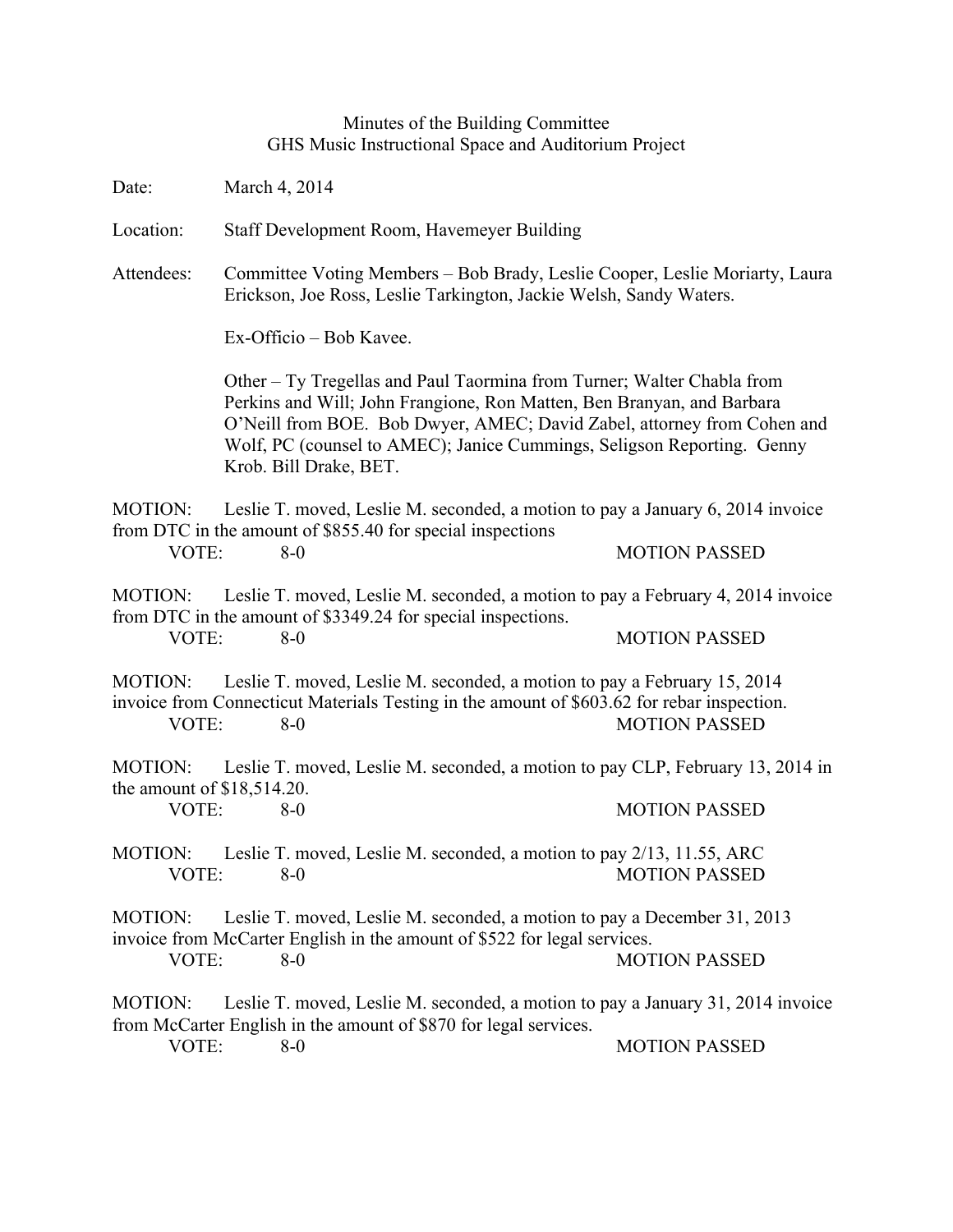| 10.                                                                                                                                                                                                                     |  | MOTION: Leslie T. moved, Leslie M. seconded, a motion to pay a January 23, 2014 invoice<br>in the amount of \$23, 513.50 for well monitoring services from November 30 through January |                      |
|-------------------------------------------------------------------------------------------------------------------------------------------------------------------------------------------------------------------------|--|----------------------------------------------------------------------------------------------------------------------------------------------------------------------------------------|----------------------|
| VOTE:                                                                                                                                                                                                                   |  | 7-0-1 (Joe abstained)                                                                                                                                                                  | <b>MOTION PASSED</b> |
| <b>MOTION:</b><br>to January 31, 2014.                                                                                                                                                                                  |  | Leslie T. moved, Leslie M. seconded, a motion to pay a February 14, 2014<br>invoice from AECOM in the amount of \$18,813.33 for well monitoring services from January 11               |                      |
| VOTE:                                                                                                                                                                                                                   |  | 7-0-1 (Joe abstained)                                                                                                                                                                  | <b>MOTION PASSED</b> |
| David Zabel, counsel for AECOM, asked that Joe Ross recuse himself from a discussion and<br>voting on issues on this project due to a conflict of interest. Joe said he would refer the matter to<br>the Town Attorney. |  |                                                                                                                                                                                        |                      |
| MOTION: Leslie T. moved, Leslie M. seconded, a motion to pay a February 28 invoice<br>application from AMEC in the amount of \$107,973.                                                                                 |  |                                                                                                                                                                                        |                      |
| VOTE:                                                                                                                                                                                                                   |  | $8-0$                                                                                                                                                                                  | <b>MOTION PASSED</b> |
| Leslie T. moved, Leslie M. seconded, a motion to pay Villa Construction<br><b>MOTION:</b><br>\$168,483 on the monthly pay application.                                                                                  |  |                                                                                                                                                                                        |                      |
| VOTE:                                                                                                                                                                                                                   |  | $8-0$                                                                                                                                                                                  | <b>MOTION PASSED</b> |
| the monthly pay application.                                                                                                                                                                                            |  | MOTION: Leslie T. moved, Leslie M. seconded, a motion to pay United Steel \$184,029 on                                                                                                 |                      |
| VOTE:                                                                                                                                                                                                                   |  | $8 - 0$                                                                                                                                                                                | <b>MOTION PASSED</b> |
| <b>MOTION:</b><br>monthly pay application.                                                                                                                                                                              |  | Leslie T. moved, Leslie M. seconded, a motion to pay Millwork One \$4750 on the                                                                                                        |                      |
| VOTE:                                                                                                                                                                                                                   |  | $8-0$                                                                                                                                                                                  | <b>MOTION PASSED</b> |
| <b>MOTION:</b><br>monthly pay application.                                                                                                                                                                              |  | Leslie T. moved, Leslie M. seconded, a motion to pay Deco Painting \$3040 on the                                                                                                       |                      |
| VOTE:                                                                                                                                                                                                                   |  | $8-0$                                                                                                                                                                                  | <b>MOTION PASSED</b> |
| <b>MOTION:</b>                                                                                                                                                                                                          |  | Leslie T. moved, Leslie M. seconded, a motion to pay Pook Diemont and Ohl<br>\$8028 on the monthly pay application.<br>$8-0$                                                           |                      |
| VOTE:                                                                                                                                                                                                                   |  |                                                                                                                                                                                        | <b>MOTION PASSED</b> |
| <b>MOTION:</b>                                                                                                                                                                                                          |  | Leslie T. moved, Leslie M. seconded, a motion to pay Ferguson Plumbing \$5,803                                                                                                         |                      |
| on the monthly pay application.                                                                                                                                                                                         |  |                                                                                                                                                                                        |                      |
| VOTE:                                                                                                                                                                                                                   |  | $8 - 0$                                                                                                                                                                                | <b>MOTION PASSED</b> |
| <b>MOTION:</b><br>on the monthly pay application.                                                                                                                                                                       |  | Leslie T. moved, Leslie M. seconded, a motion to pay Ferguson HVAC \$15,964<br>$8-0$                                                                                                   |                      |
| VOTE:                                                                                                                                                                                                                   |  |                                                                                                                                                                                        | <b>MOTION PASSED</b> |